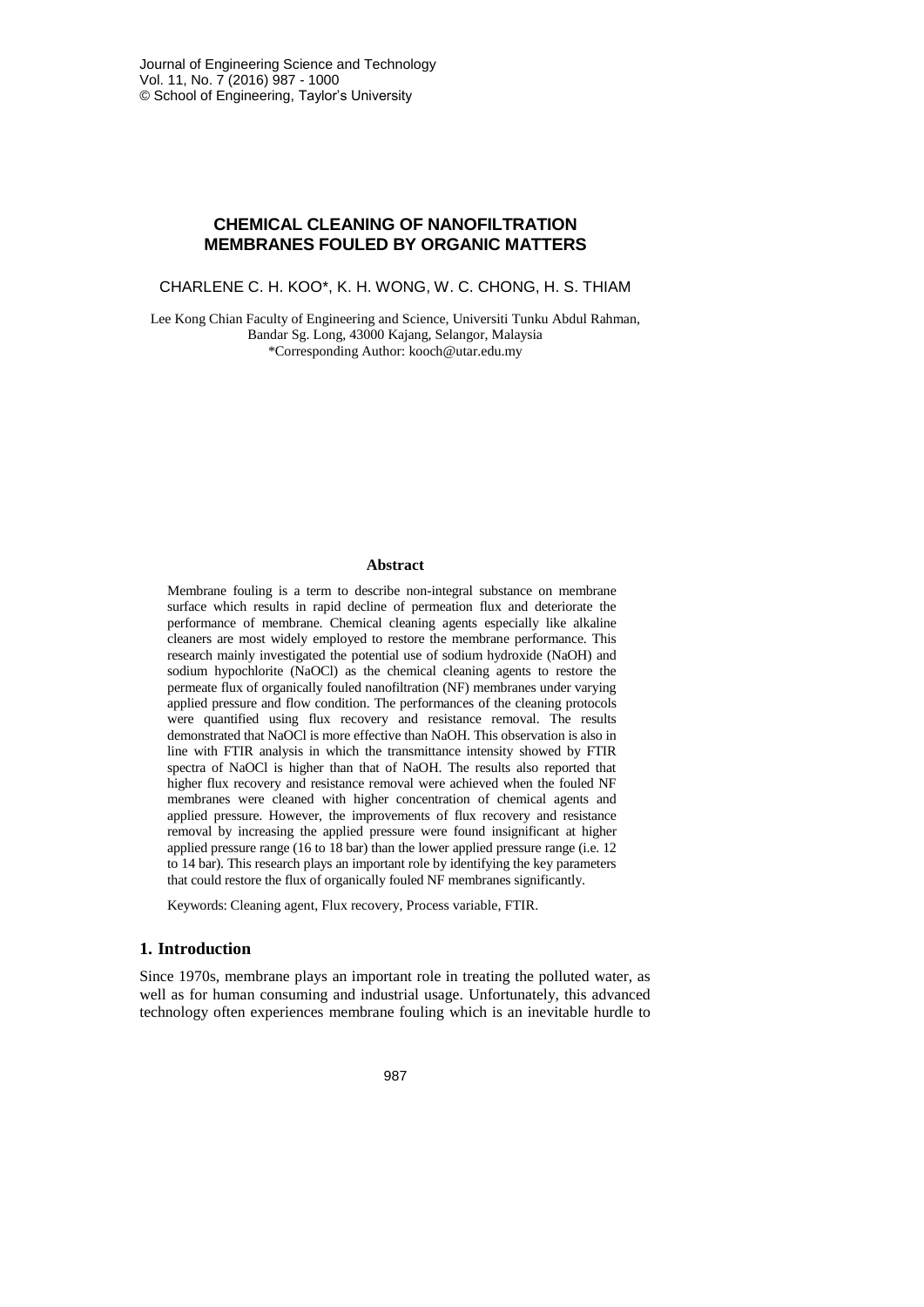the expansion of its application [1]. Fouled membrane requires an extensive cleaning to maintain high flux.

Membrane fouling is commonly defined as an undesirable formation of deposits, results in the rapid decline of the permeation flux with time and cause poor membrane performance. Generally, foulants are typically colloidal materials that made up from organic (humic acids, protein, carbohydrate), inorganic (clays, silica salt, metal oxides, etc.), biological (virus, bacteria, microbial attachment) in the presence of nutrients on membrane surface [2]. Membrane fouling will result in poor performance of this system and the increase in the operation cost due to energy and time spend on the membrane filtration [3]. The extent of membrane fouling typically depends on four factors, that is membrane material, solution conditions, operating conditions and protein properties [4]. Reversible fouling is a type of temporary membrane fouling which can be removed easily with certain cleaning methods, while irreversible fouling is defined as permanent fouling as foulants still remain after the cleaning [1, 5].

Cleaning of membrane simply means the removal of all non-integral substances (foulants) by chemical, biochemical or physical means. Kim et al. [6] reported that optimisation of the cleaning process requires knowledge of how operating conditions affect the cleaning process and subsequent performance of cleaned membranes as well as the stability of cleaning agents. In general, cleaning may remove the deposited cake layer which in return will improve its permeation flux significantly [7]. Fouled membranes could be cleaned by either physical and chemical or combination of both methods [8]. Physical cleaning method adopted the mechanical forces to detach foulants from the membrane surface. Meanwhile, the effectiveness of chemical cleaning method relied on chemical reaction occurred to deteriorate the strong cohesion forces between the fouling components and the adhesion forces between the foulants and the surface of membrane [9].

Sodium hydroxide (NaOH) is widely used in membrane cleaning. NaOH consists of hydroxyl group (-OH) which is responsible for dissolution of slightly acidic natural organic matters (NOM) and promotes cleavage of polysaccharides and proteins into smaller sugars and amides [10]. Besides, -OH group helps in expanding the NOM molecules and facilitates mass transfer of cleaning agent to reach membrane surface. However, the concentration of NaOH as the cleaning agent has to be controlled at an optimum value in order to attain maximal cleaning efficiency, with considerations of cost and membrane integrity [11].

Sodium hypochlorite (NaOCl) is the most common type of oxidant which used as cleaning agent for organically fouled nanofiltration (NF) membranes. However, NaOCl is not universally adopted due to possible damage to some membranes as not every membrane is chlorine resistant. Besides, generation of chlorinated organics have impacts to the health and environmental [12]. In fact, combination of oxidants and alkaline agents theoretically has better removal on organic foulants than oxidant cleaning agents alone.

This paper investigates the ability of NaOH and NaOCl as the chemical cleaning agents to restore the permeate flux of organically fouled NF membranes under varying applied pressure and flow condition. The performances of cleaning protocols adopted were subsequently evaluated using flux recovery and resistance removal. Furthermore, Attenuated Total Reflectance-Fourier Transform Infrared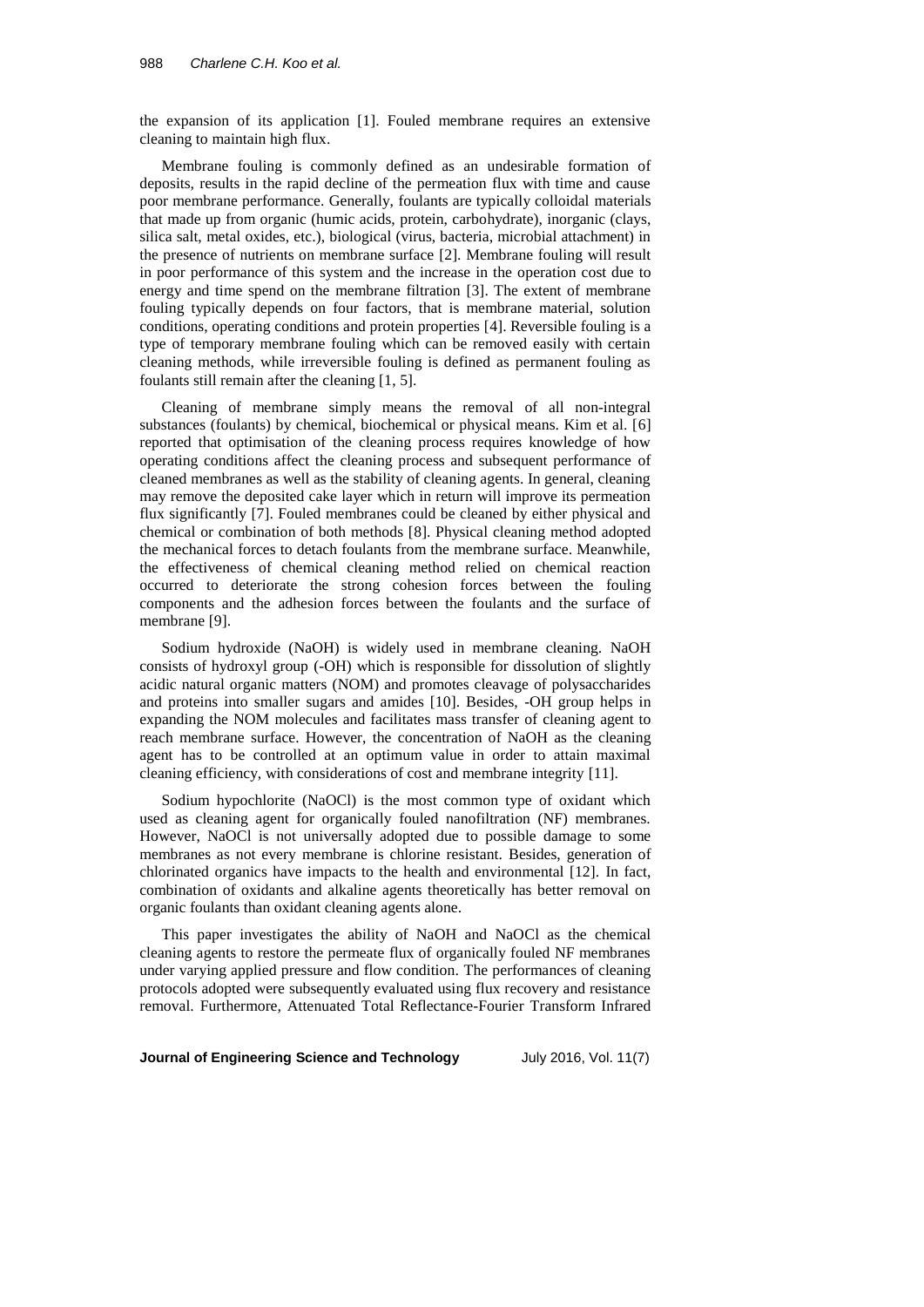(ATR–FTIR) was performed to investigate the deposition of organic foulants on the test membranes and their behaviours after the chemical cleaning. This output of this research is expected to benefit the membrane technology industry by identifying the key parameters that could optimally restore the flux of organically fouled NF membrane.

### **1.1.Cleaning efficiency quantification**

Flux recovery and resistance removal are used to evaluate the effectiveness of different cleaning protocols. The flux recovery and the resistance removal can be estimated using Eq. (1) and (2), respectively [13].

Flux recovery = 
$$
\left(\frac{J_{wc} - J_{wf}}{J_{wi} - J_{wf}}\right) \times 100\%
$$
 (1)

where  $J_{wc}$  is permeate flux after cleaning,  $J_{wf}$  is permeate flux after fouling and  $J_{wi}$ is permeate flux before fouling.

Resistance removal = 
$$
\left(\frac{R_f - R_c}{R_f}\right) \times 100\%
$$
 (2)

where  $R_f$  is membrane resistance after fouling and  $R_c$  is membrane resistance after cleaning.  $R_f$  can be calculated from the water flux after filtering with suspension as presented in Eq. (3).

$$
R_f = \left(\frac{\Delta P}{\mu \sum J_{wf}}\right) - R_m \tag{3}
$$

 $R<sub>m</sub>$  is membrane resistance which can be estimated from the initial water flux as shown in Eq.  $(4)$ .

$$
R_m = \left(\frac{\Delta P}{\mu \sum J_{wi}}\right) \tag{4}
$$

The resistance, which is remained after cleaning,  $R_c$  can be calculated from the water flux after chemical cleaning as depicted in Eq. (5).

$$
R_c = \left(\frac{\Delta P}{\mu \sum J_{wc}}\right) - R_m \tag{5}
$$

where  $\Delta P$  is transmembrane pressure and  $\mu$  is viscosity of the fluid.

# **2. Materials and Methods**

The following subsections will describe the methods and materials (cleaning agents) used in recovering water flux of organically fouled membrane. Filtration system setup and protocol of cleaning process will also be described in detail.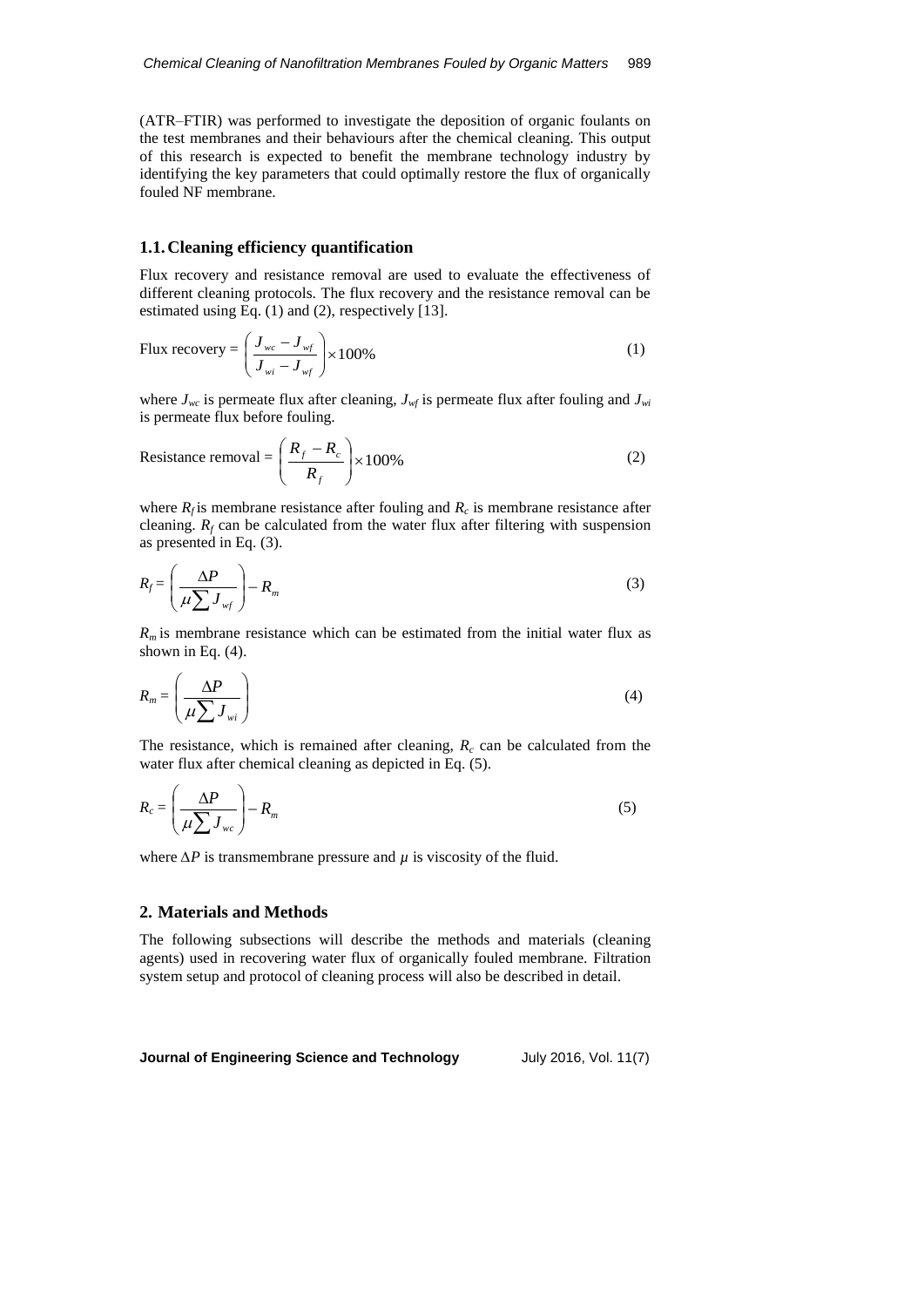#### **2.1. Organically fouled membrane preparation**

The organically fouled membranes were prepared by filtering new NF polyethersulfone (PES) membranes with commercial typed Aldrich humic acid (AHA) at the concentration of 10 mg/L. This commercial AHA with the model of 53680 was supplied by Sigma Aldrich. Some important physical and chemical characteristics of this AHA have been mentioned in [14]. Stock solution of AHA (0.2 g/L) was prepared by dissolving the powdered form of AHA in 0.05 M sodium bicarbonate (NaHCO<sub>3</sub>) solution. Before dissolving the mixture, NaHCO<sub>3</sub> was adjusted to pH 8.5 with 0.1 M NaOH to enhance its solubility [15]. Foulant suspension was prepared by adding deionized water to the stock solution to obtain the desired concentration of 10 mg/L.

#### **2.2. Filtration setup and experiments**

The filtration setup consisted of a nitrogen cylinder tank, a pressure regulator, a self-fabricated feed reservoir, a stirred cell (Sterlitech HP4750), a magnetic stirrer and an electronic balance. The effective membrane area of the stirred cell is  $0.00146$  m<sup>2</sup>. Nitrogen gas was used to pressurise the cell to the operating pressure. The feed solution was fed continually from the feed reservoir connected to the stirred cell to replenish the permeate. The permeate flux was continuously measured gravimetrically by an AND GF-10K electronic balance.

Filtration tests were conducted via deionised water before and after the fouling process to measure the differences of their pure water fluxes. The water fluxes before fouling and after fouling were labeled as  $J_{wi}$  and  $J_{wf}$ respectively. The applied pressure to measure the water flux was fixed at 14 bar. All filtration experiments were conducted at room temperature of about 25 °C at 400 rpm stirring speed and repeated for at least twice to ensure the results were reproducible.

#### **2.3. Membrane cleaning protocol**

Prior to the NaOH (pH 12) cleaning, the NF membranes were fouled with 10 mg/L AHA as described earlier. The organically fouled NF membranes were subsequently cleaned by filtrating NaOH solution with the concentration of 0.5, 1.0, 2.0, and 3.0 wt% under the applied pressure of 12, 14, 16, and 18 bar for a duration of 30 min. Under the identical concentration of the cleaning agent and applied pressure, the cleaning cycle was repeated for backwash flow condition to evaluate and compare the cleaning efficiency of fouled membranes between normal and backwash flow conditions.

The water flux,  $J_{wc}$  was determined after the chemical cleaning process. NaOH was chosen as the cleaning agent in this study because it was generally known to have rapid cleaning result and overall cleaning effectiveness [16]. To compare the cleaning efficiency with another type of chemical cleaning agent, similar membrane cleaning protocols were adopted for NaOCl (pH 11) with the concentration of 0.2, 0.5, 1.0, and 2.0 wt%.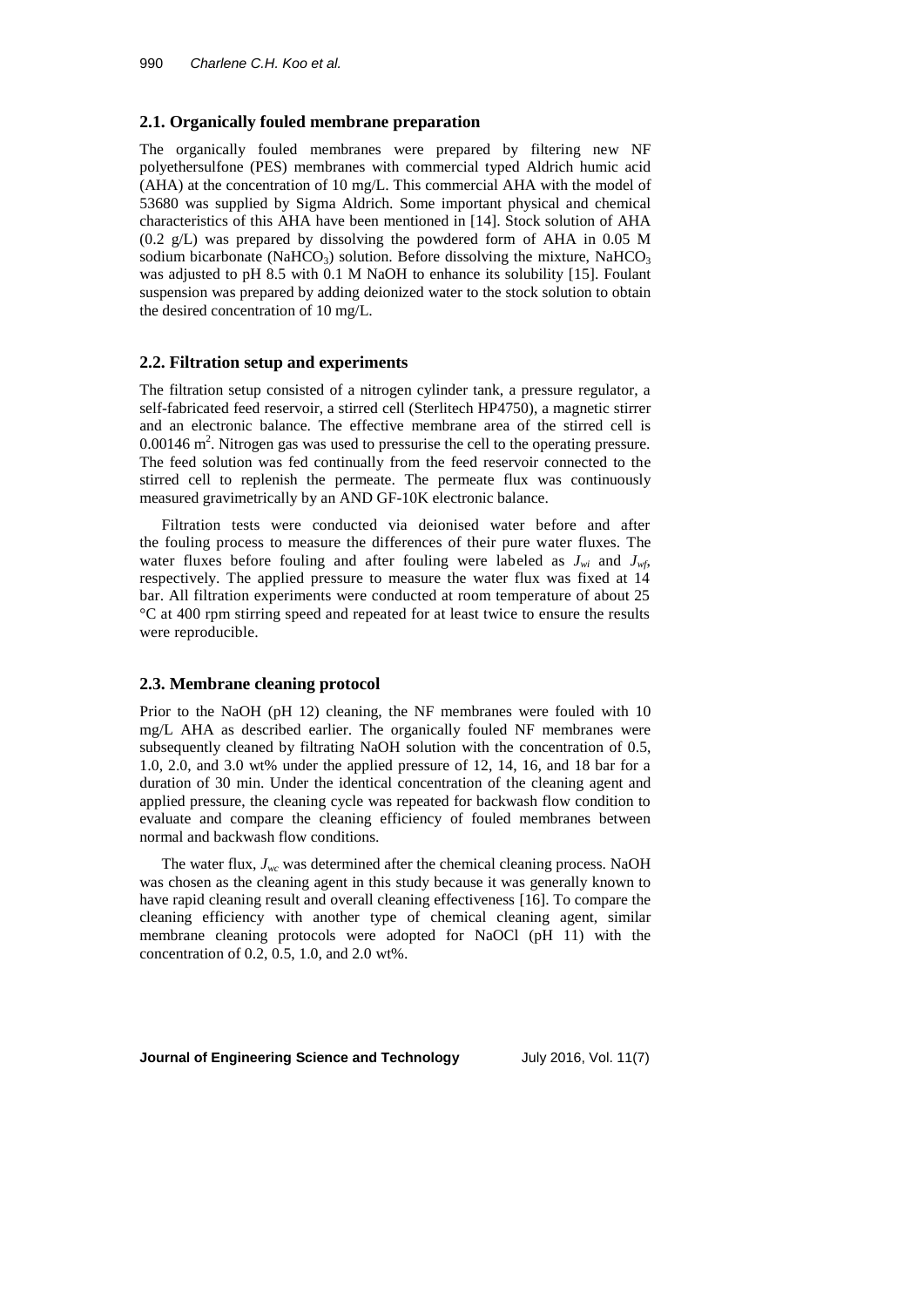## **2.4. Analytical methods**

FTIR analyses of samples were carried out using an ATR-FTIR spectroscopy (Nicolet 6700, Thermo Scientific, Waltham, MA) to determine major functional groups of the virgin and chemically cleaned NF membranes. The adsorbed chemical compounds were analysed by the ATR-FTIR in the transmittance mode for a wavenumber ranged from  $400$  to  $4000 \text{ cm}^{-1}$ .

# **3. Results and Discussion**

The findings of this work will be divided into several subsections and discussed according to effect of NaOH concentration, effect of operating pressure, effect of filtration direction and effect of type of cleaning agent.

#### **3.1. Effect of NaOH concentration**

The effect of NaOH concentration on the cleaning efficiency of the organically fouled NF membranes under normal and backwash flow conditions is presented in Fig. 1. The percentages of flux recovery and resistance removal were consistent with the concentration of NaOH in which they increased with the increase in NaOH concentration. Higher flux recovery and resistance removal were observed when the fouled NF membranes were cleaned with higher concentration of NaOH. Increasing the NaOH concentration means increasing the capacity of the cleaning agent to loosen and dissolve the foulant from the fouling layer. At high NaOH concentration, the NaOH could easily dissolve the organic foulant, which are deposited on the membrane surface as a cake or a gel. In addition, the cleaning chemical concentration can affect both the equilibrium and the rate of the reaction.

The cleaning chemical concentration plays a key role not only to maintain a reasonable reaction rate but also to overcome mass transfer barriers imposed by the fouling layer. In practice, the cleaning chemical concentration is usually high enough to ensure a desirable reaction rate. Typically, NaOH cleans organically fouled membranes by hydrolysis and solubilisation. Solubility of the organic foulant increases by few orders of magnitude when carboxylic functional groups of the organic foulant are completely deprotonated at basic conditions [17]. Consequently, higher concentration had resulted in a much better removal of the foulant. Similar trend has been observed by other researchers [13, 18, 19]. On the other hand, this effect is insignificant at a lower concentration of NaOH (0.5 wt%). This is due to limited ability of cake removal by the cleaning agent.

On the contrary, the flux recovery and resistance removal of membranes under backwash flow condition were consistently increased with increasing NaOH concentration. The backwashing method is a reversed filtration process in which the chemical cleaning agent is fed from the permeate side to the filtration membrane. With the water flushing from the permeate side to feed side, it will expand the fouling layer accumulated on the surface of the filtration membrane, and then the foulants will be fluidised and been removed [20].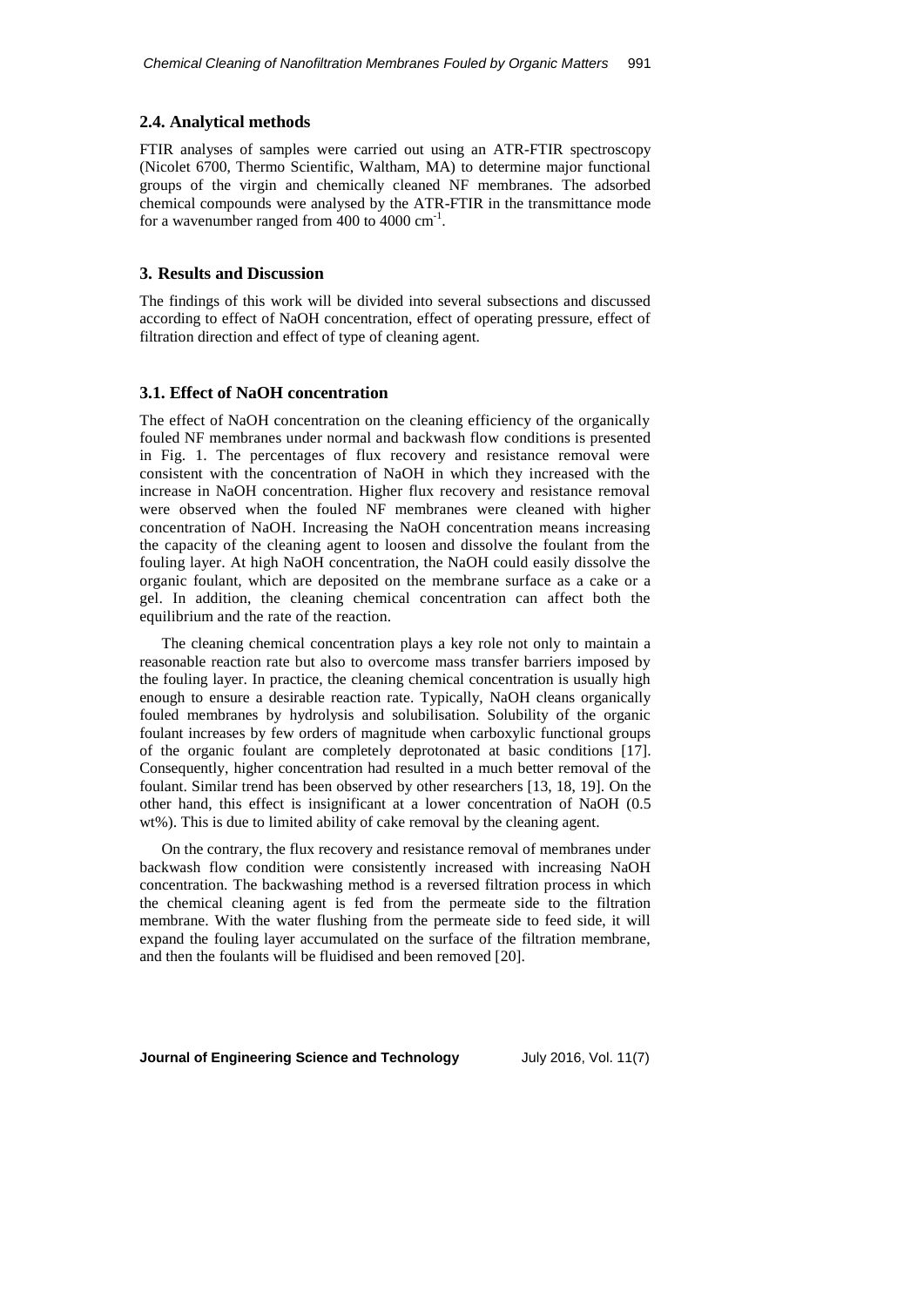

**Fig. 1. Effect of NaOH concentration on cleaning efficiency of the organically fouled NF membranes under different flow conditions, (a) normal and (b) backwash.**

# **3.2. Effect of applied pressure**

The effect of applied pressure on the cleaning efficiency of the organically fouled NF membranes with different applied pressures ranging from 12-18 bar is presented in Fig. 2. Higher flux recovery and resistance removal were achieved with the increase in applied pressure. This is because higher applied pressure will potentially increase in the hydrodynamics of mass transfer from the fouling layer to the bulk solution [13]. This phenomenon will promote the collision of particles and the breakdown of particles into smaller sizes, which eventually lead to their easy removal [13].

Furthermore, the rate of increment for the flux recovery and resistance removal of the fouled NF membranes which were cleaned with NaOH at different applied pressures under backwash flow condition at higher applied pressure range (16 to 18 bar) were found insignificant compared to the lower applied pressure range (i.e. 12 to 14 bar). The flux recovery was found increased from 35% to 63% at the applied pressure of 12 to 14 bar. On the contrary, the flux recovery for the applied pressures of 14 to 18 bar has experienced a marginal increase (from 63%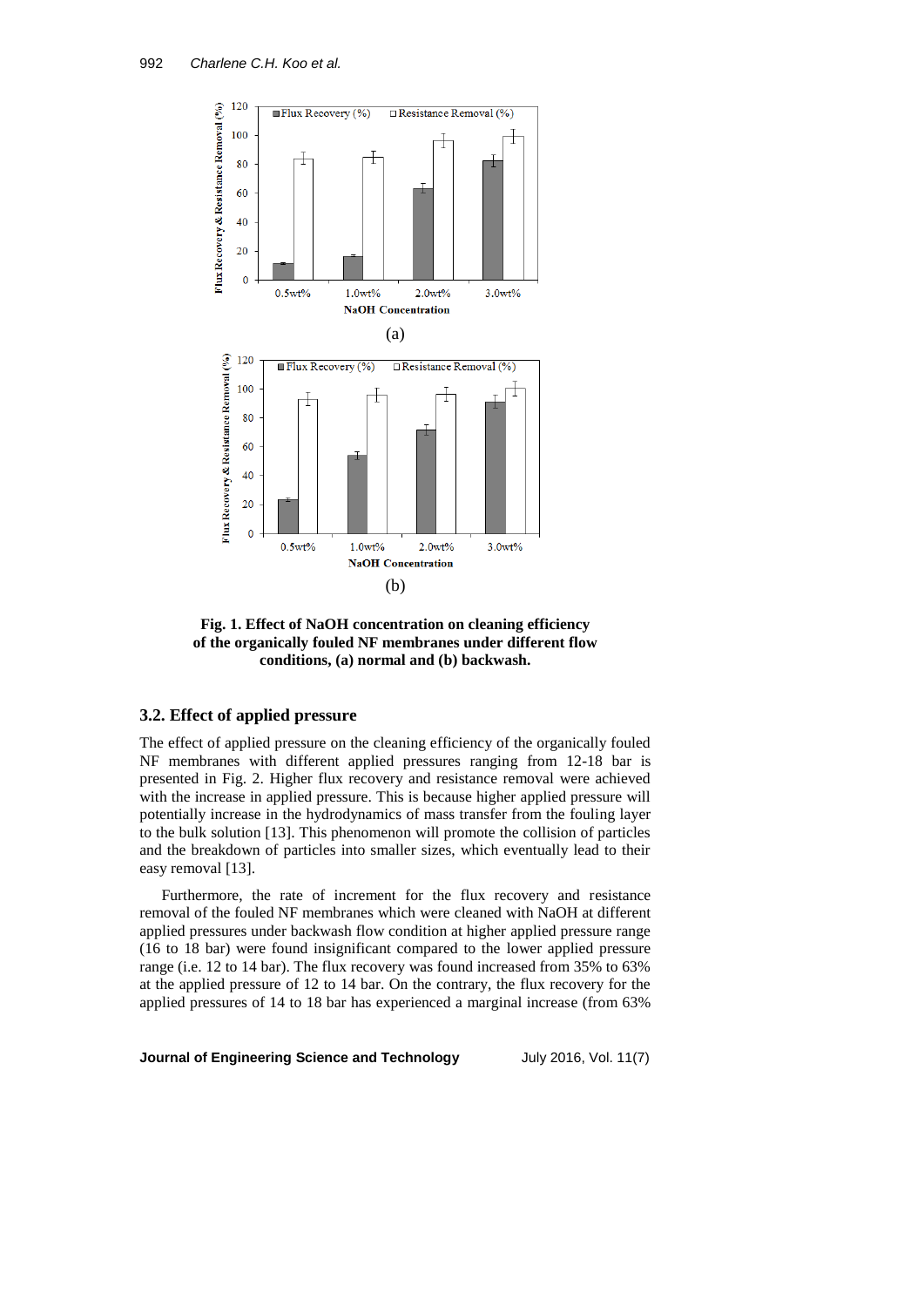to 74%). Similar trend was observed for resistance removal. The resistance removal was found hovering around 98-99% at the applied pressures of 14-18 bar. It seemed to have a threshold applied pressure between 14-18 bar. Beyond this threshold pressure, the improvements in resistance removal were found to be of marginal significance. This is due to the nearly completed removal of the reversible deposits by NaOH at the stipulated pressure ranges. In this case, the increment of the applied pressure is less beneficial.



**Fig. 2. Effect of applied pressure on cleaning efficiency of organically fouled NF membranes under different flow conditions, (a) normal and (b) backwash.**

When comparing the flux recovery and resistance removal obtained, it was found that the percentage of flux recovery was relatively lesser than the percentage of resistance removal for most of the conditions studied. It is expected that irreversible membrane fouling has been occurred in this study. Kimura et al. [21] demonstrated that organic matter played an important role in the development of the irreversible fouling in their study. Their results reported that consecutive use of two (or more) different agents in chemical cleaning of membrane was expected to be more effective in restoring pure water flux than cleaning with a single cleaning agent. In our study, the use of single agent in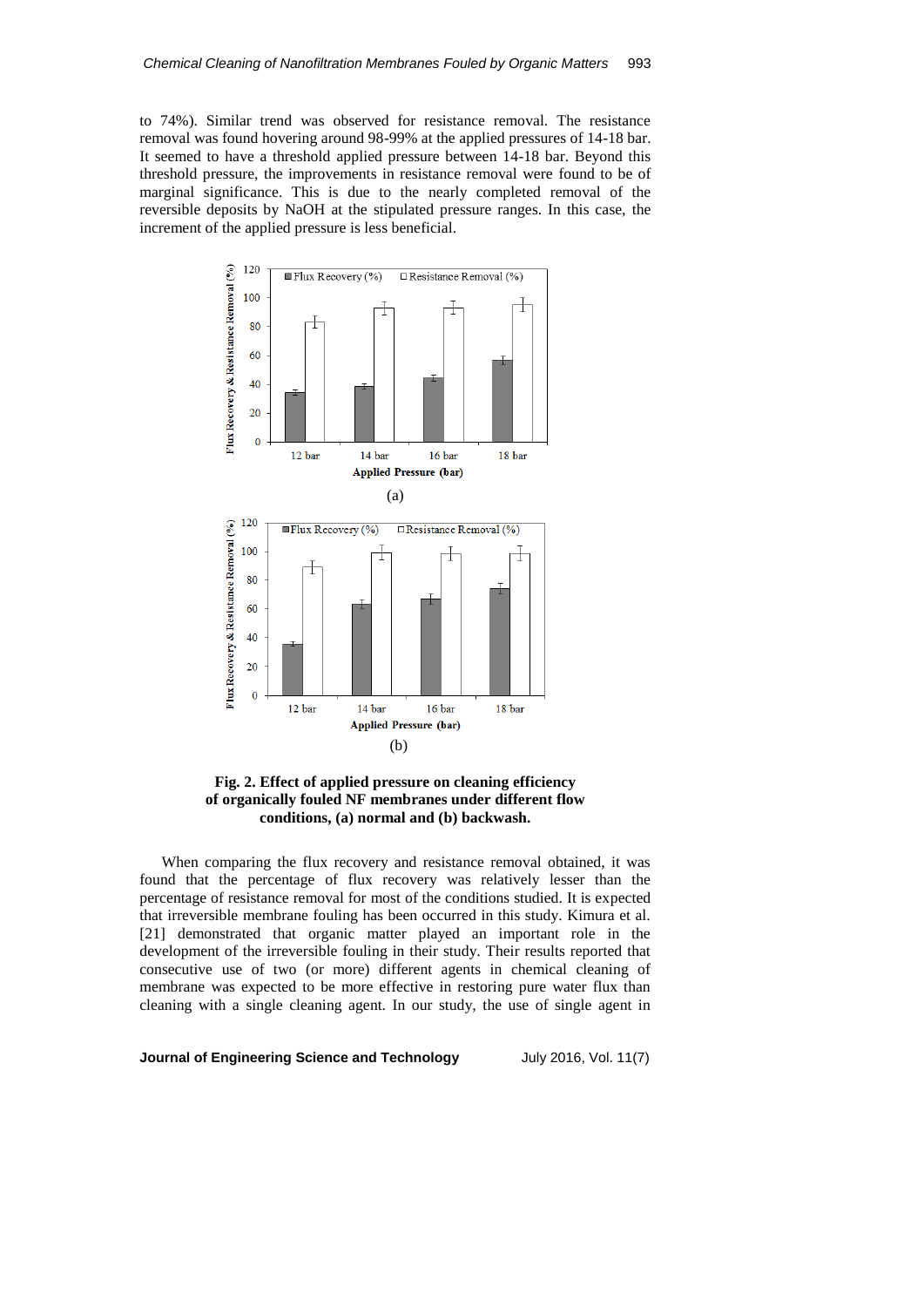chemical cleaning could be the reason why completely restoration of flux could not be achieved for organic fouling.

# **3.3. Effect of filtration direction subject to variation in NaOH concentration**

The effect of filtration direction subject to variation in NaOH concentration is presented in Fig. 3. It was found that, within the concentration range investigated, the flux recovery and resistance removal for the backwash flow condition always higher than that of the normal flow condition. The flux recovery at backwash flow condition reached a pseudo-maximum around 91% for 3.0wt% NaOH as compared to the normal flow condition (i.e. 82%).

The flux recovery at normal and backwash flow conditions lied in a wider range of 11-82% and 23-91%, respectively. Meanwhile, the resistance removal obtained from normal and backwash flow conditions hovering around a narrower range of 84-99% and 93-100%, respectively. Further discussion on backwash mechanism that facilitates the cleaning efficiency will be explained in Section 3.4.



**Fig. 3. Effect of filtration direction subject to variation in NaOH concentration, (a) flux recovery and (b) resistance removal.**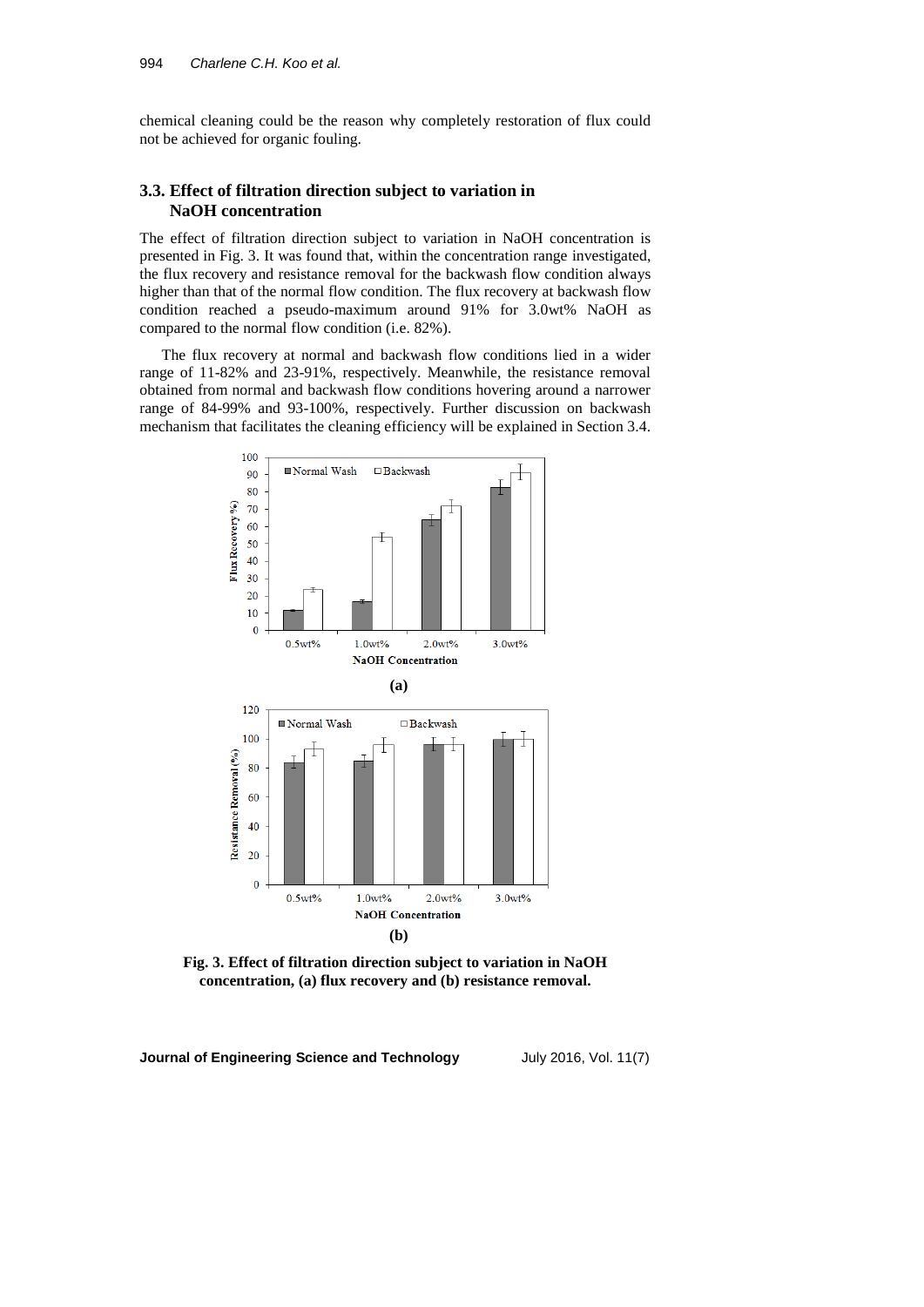## **3.4. Effect of filtration direction subject to variation in applied pressure**

Figure 4 compares the cleaning efficiency of NaOH between the normal and backwash flow conditions at different applied pressures. The flux recovery and resistance removal for backwash flow condition were found to be always higher than that of the normal flow condition. This can be explained by the effect of backwash flow condition would have probably lead to their easy removal of foulants deposited on the membrane surface. When backwash flow condition is applied, the pores of membranes are flushed inside out. The pressure on the permeate side of the membrane is higher than the pressure within the membranes, causing the pores to be cleaned easily [22]. This phenomenon could be claimed as backwash process in microfiltration and ultrafiltration membranes. Zhang and Ma [23] has reported that reversible fouling, caused by a gel layer resulted from reversible concentration polarisation, can be removed by means of strong shear force of backwashing. This cleaning process is commonly denoted as chemically enhanced backwashes. The action of reversing the flow will create turbulence during backwash and eventually will contribute to the disruption of the fouling layer on the surface of membrane [8, 24].



**Fig. 4. Effect of filtration direction subject to variation in applied pressure, (a) flux recovery and (b) resistance removal.**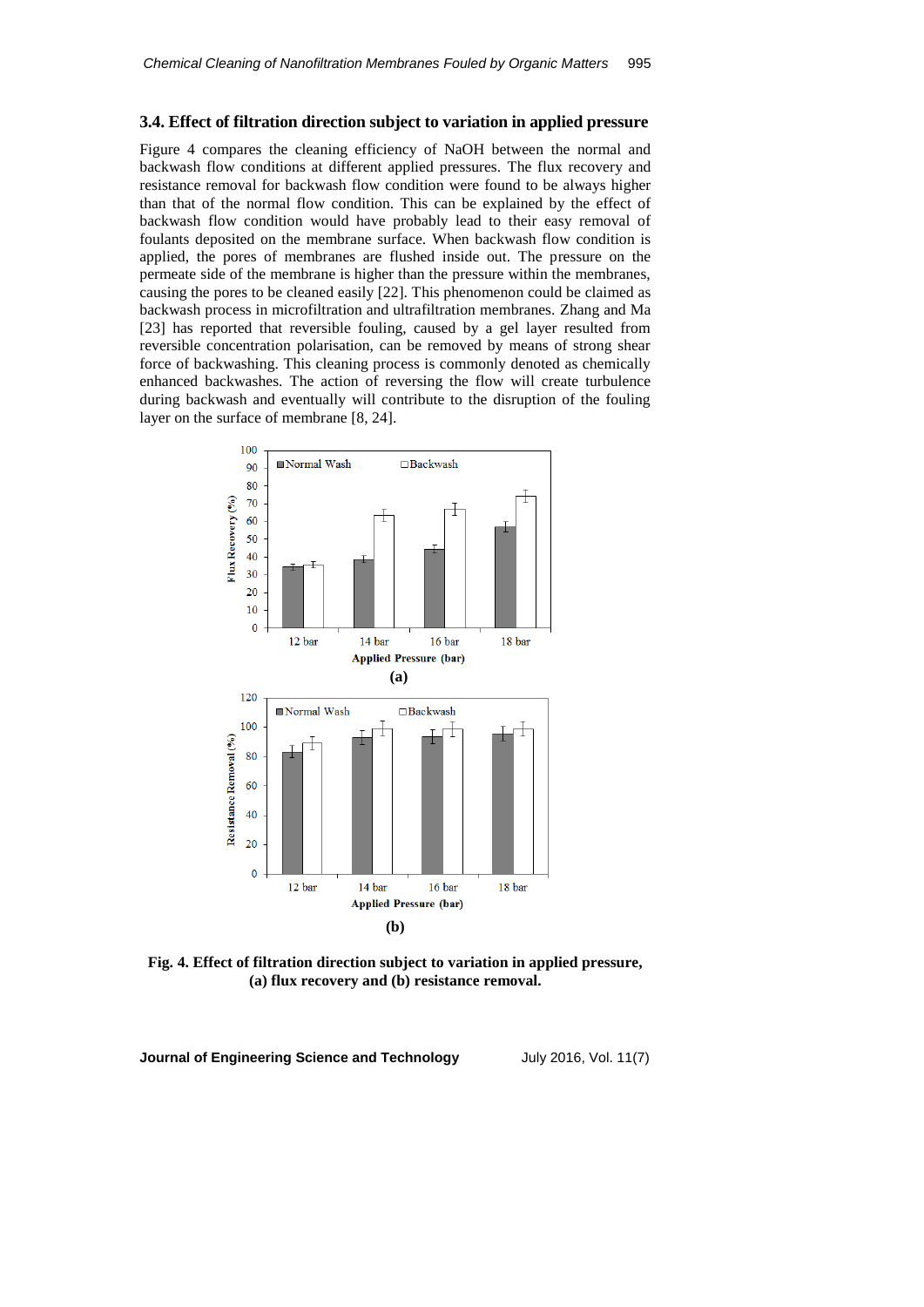# **3.5. Effect of cleaning agent type**

Figure 5 shows the cleaning efficiency of the organically fouled NF membranes cleaned with NaOH and NaOCl (2.0wt% each) under flow conditions of normal and backwash. NaOCl showed higher cleaning efficiency of 84.5% compared to 63.7% for NaOH. NaOCl is an oxidising agent which is able to remove organic foulants through oxidation process [25]. Foulants deposited on the membrane surfaces were easily detached from the surface of membrane by the oxidative environment of NaOCl. This finding was supported by Yoon [26] who found that using NaOCl as the cleaning agent before acids is more effective in removing organic foulant. Exposure of the fouled membrane with NaOCl also tends to decrease the contact angle of PES membrane due to gradually increase of its relative hydrophilicity after oxidative chemical cleaning [27].



**Fig. 5. Effect of cleaning agent type on cleaning efficiency of the organically fouled NF membranes under different flow conditions, (a) normal wash and (b) backwash.**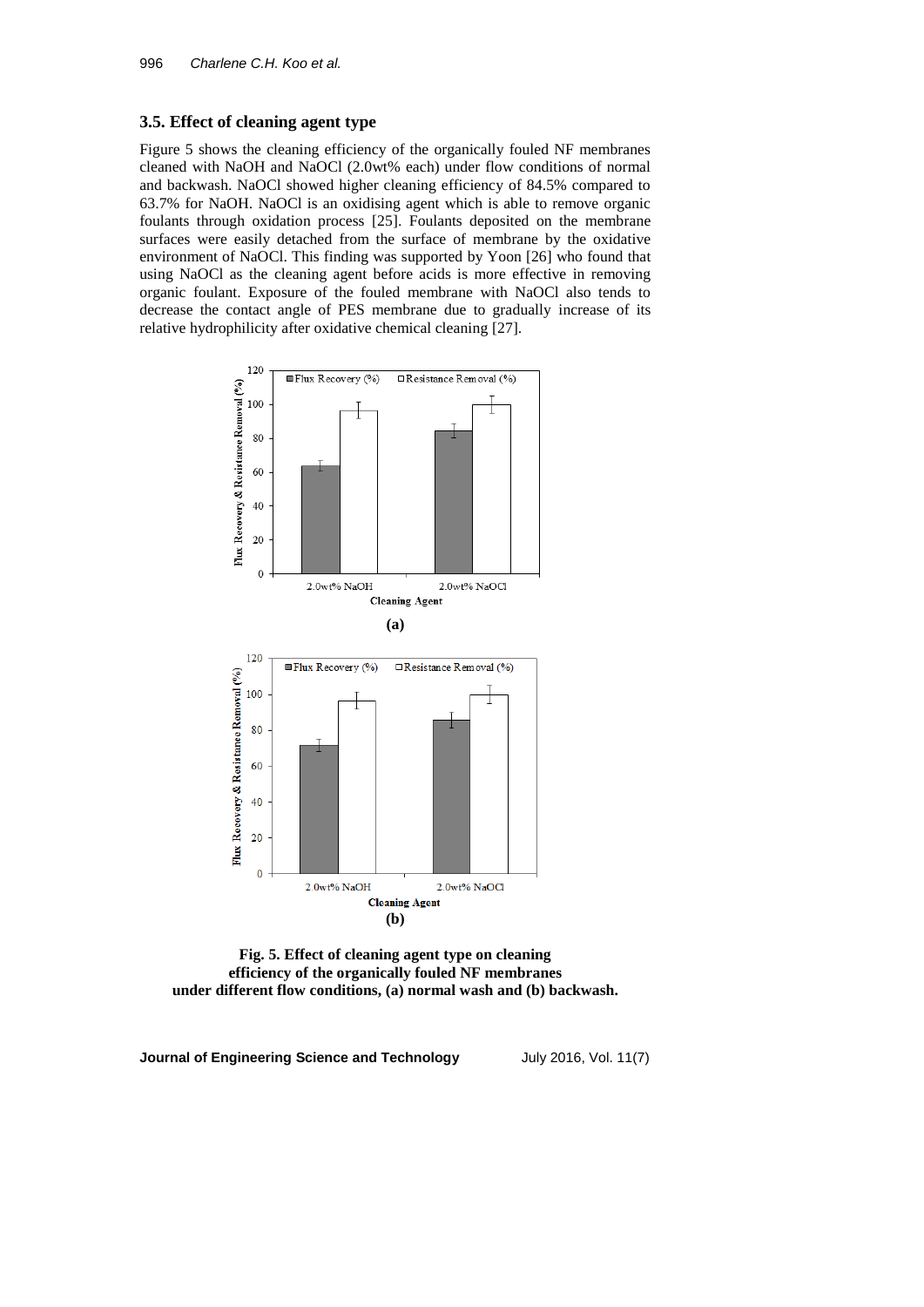## **3.6. ATR-FTIR spectroscopy**

Transmittances of ATR-FTIR of the organically fouled NF membranes and the chemically cleaned NF membranes were compared to analyse the changes in the functional groups of the membranes resulting from the membrane interactions with the cleaning agents and the organic foulant. Fig. 6 presents the ATR-FTIR spectra of the virgin NF membrane, fouled NF membranes, and chemically cleaned NF membranes with NaOH and NaOCl (2.0wt% each) separately under backwash flow condition. The peak bands at  $1580$  and  $1650$  cm<sup>-1</sup> signify aromatic bands characteristic of the PES NF membrane. In comparison with the FTIR spectra of virgin and the fouled NF membranes, a significant transmittance was observed after the exposure to the AHA. For instances, the intensity of the peak at  $1646 \text{ cm}^{-1}$ , attributed to C=O stretching (carbonyl group), was lower in the organically fouled NF membrane. The absorption peaks such as a broad absorption peak at 3396 cm<sup>-1</sup> were identified as  $-OH$  stretching and the distinct peak at 685 cm<sup>-1</sup> were denoted as C-H bending [28]. The decrease in transmittance intensity implied that the virgin membrane has been coated with organic foulants [29].

The ATR-FTIR spectra of the fouled NF membranes and NF membranes cleaned with NaOCl revealed that the carbonyl peak caused by the organic foulants mentioned earlier  $(1646 \text{ cm}^{-1})$  have shifted to higher wavenumber  $(1740 \text{ m})$ cm<sup>-1</sup>) attributed to oxidative degradation of organic foulants by the cleaning agent of NaOCl [25]. Owing to NaOCl is an oxidant, the oxidation of organic compounds would generate more oxygen containing functional groups such as aldehyde, ketone, and carboxylic acids once the organically fouled membrane is exposed to NaOCl solution [30]. In addition, the degraded functional groups would be more susceptible to hydrolysis at high pH level of 11. The presence of these functional groups generally improves hydrophilicity of their parent compounds. As a result, the oxidation would help to reduce the adhesion of foulants to the membranes. Generally, this oxidation degradation happened when oxygen is absorbed at certain parts on the organic compounds. With this oxygen absorption, an increase in oxygen containing groups such as carbonyls assigned to C=O stretch at  $1740 \text{ cm}^{-1}$  could be observed [31].



**Fig. 6. ATR-FTIR spectra comparison of virgin NF membrane, fouled NF membranes, chemically cleaned NF membranes with NaOH and NaOCl under backwash flow condition.**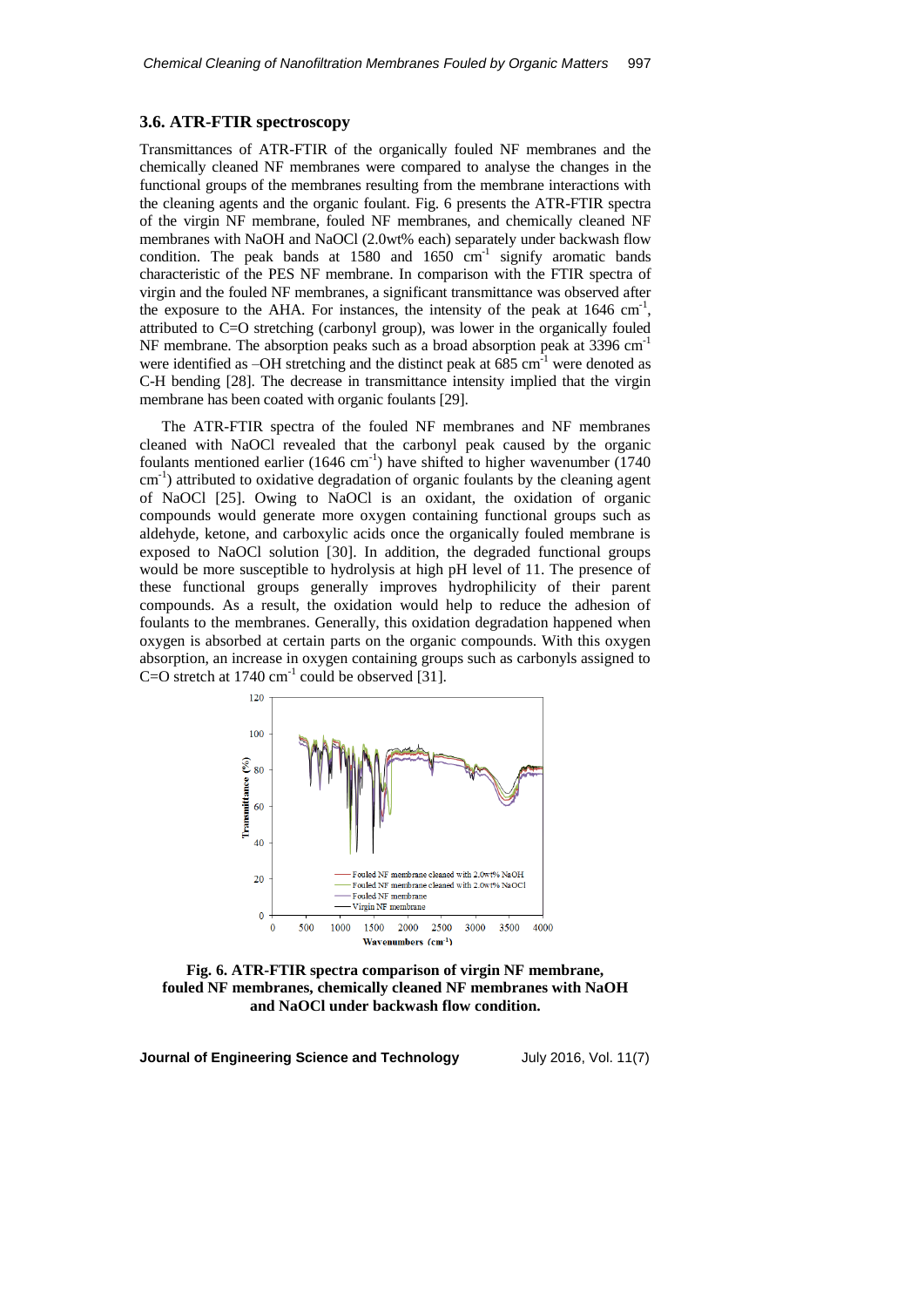The spectra of membrane cleaned with 2.0 wt% NaOH/NaOCl are also presented in Fig. 6. Obviously, the spectra of cleaned membrane showed almost identical patterns as the fouled membrane except the increase in their transmittance intensity due to the removal of foulants on the membrane surface by NaOH/NaOCl. The observed of identical patterns in spectra signifies that the alteration in chemical composition of membrane is insignificant when it is cleaned using NaOH/NaOCl. On the other hand, the higher transmittance intensity detected for the membrane cleaned with NaOH is also in line with the flux recovery obtained from experiment as it was found to be quite effective (FR=71.69%) in removing organic foulants.

# **4. Conclusions**

A series of experimental runs were carried out to investigate the cleaning efficiency of the organically fouled NF membranes by different NaOH and NaOCl concentrations at different applied pressures under normal and backwash flow conditions. The performance of the cleaning protocols was quantified using flux recovery and resistance removal. The following findings are drawn from this study:

- It was found that higher flux recovery and resistance removal were observed when the fouled NF membranes were cleaned with higher concentration of NaOH. This is because higher concentration of NaOH could easily dissolved the organic foulant, which are deposited on the membrane surface as a cake or a gel.
- Higher flux recovery and resistance removal were achieved with the increase in applied pressure. Higher applied pressure tends to enhance the collision of particles breakdown into much smaller sizes.
- The flux recovery and resistance removal for the backwash flow condition always higher than that of the normal flow condition due to the action of reversing the flow could promote a strong shear force of backwashing.
- FTIR analysis of samples demonstrated that NaOCl was more effective than NaOH in removing organic foulants based on the intensity of transmittance measured. The T% of NaOCl was found consistently greater than that of NaOH, particularly obvious at the intensity of the three peaks of the fouled membrane were found increased after cleaning with NaOCl.

These findings have vital implications for identification of the key parameters that could restore the flux of organically fouled NF membranes significantly. In conclusion, this research plays an important role for the design of chemical cleaning protocols for the PES NF membranes used in surface water treatment.

### **References**

- 1. Shi, X.; Tal, G.; Hankins, N.P.; and Gitis, V. (2014). Fouling and cleaning of ultrafiltration membranes: A review. *Journal of Water Process Engineering*, 1, 121-138.
- 2. Al-Amoudi, A.; and Lovitt, R.W. (2007). Fouling strategies and the cleaning system of NF membranes and factors affecting cleaning efficiency. *Journal of Membrane Science*, 303, 4-28.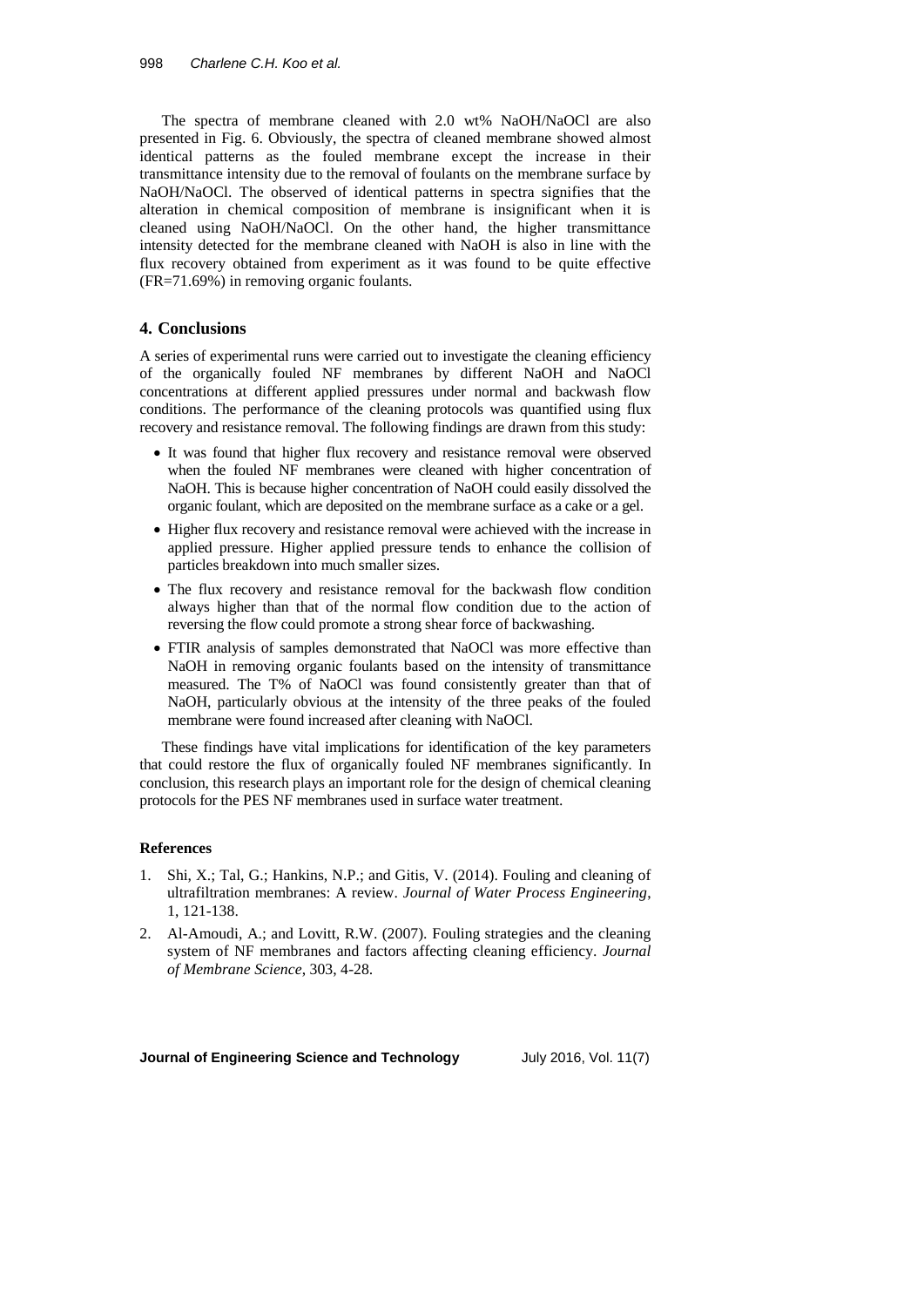- 3. Pabby, A.K.; Rizvi, S.S.H.; and Requena, A.M.S. (2015). *Handbook of membrane separation: chemical, pharmaceutical, food, and biotechnological applications, 2nd edition*. CRC Press, Hoboken.
- 4. Zhao, Y.-J.; Wu, K.-F.; Wang, Z.-J.; Zhao, L.; and Li, S.-S. (2000). Fouling and cleaning of membrane- a literature review. *Journal of Environmental Sciences*, 2(12), 241-251.
- 5. Ma, H.M.; Hakim, L.F.; and Bowman, C.N. (2001). Factors affecting membrane fouling reduction by surface modification and back pulsing. *Journal of Membrane Science.* 189, 255-270.
- 6. Kim, K.-J.; Sun, P.; Chen, V; Wiley, D.E.; and Fane, A.G. (1993). The cleaning of ultrafiltration membranes fouled by protein. *Journal of Membrane Science.* 80(1), 241-249.
- 7. Madaeni, S.S.; Sharifnia, S.; and Moradi, G. (2001). Chemical cleaning of microfiltration membranes fouled by whey. *Journal of the Chinese Chemical Society*, 48(2), 179-191.
- 8. Chen, J.P.; Kim, S.L.; and Ting, Y.P. (2003). Optimization of membrane physical and chemical cleaning by a statistically designed approach. *Journal of Membrane Science.* 219(1-2), 27-45.
- 9. Dockko, S.; Khishigjargal, S.; Kang, I.-M.; Oh, H.-J.; Choi, S.-I; and Hyun, I.- H.(2010). Physico-chemical characteristics by chemical cleaning on the surface of RO membrane. *Sustainable Environmental Research*, 20(5), 305-310.
- 10. Porcelli, N. (2009). *Chemical cleaning of potable microfiltration and ultrafiltration membranes*. Eng.D. Thesis. Cranfield University, Cranfield, United Kingdom.
- 11. Clark, M.M.; and Jucker, C. (1993). Interactions between hydrophobic ultrafiltration membranes and humic substances. *Proceedings of the American Water Works Association Membrane Technology Conference*, Baltimore, 259-272.
- 12. Porcelli, N.; and Judd, S. (2010). Chemical cleaning of potable water membranes: A review. *Separation and Purification Technology,* 71(2), 137-143.
- 13. Said, M.; Mohammad, A.W.; Nor, M.T.M.; Abdullah, S.R.S.; and Hasan, H.A. (2014). Chemical cleaning of fouled polyethersulphone membranes during ultrafiltration of palm oil mill effluent. *Membrane Water Treatment*. 5(3), 207-219.
- 14. Koo, C.H.; Mohammad, A.W.; Suja', F.; and Talib, M.Z.M. (2013). Settingup of modified fouling index (MFI) and crossflow sampler-modified fouling index (CFS-MFI) measurement devices for NF/RO fouling. *Journal of Membrane Science.* 436, 165-175.
- 15. Adekunle, I.M.; Arowolo, T.A.; Ndahi, N.; Bello, B.; and Owolabi, D.A. (2007). Chemical characteristics of humic acids in relation to lead, copper and cadmium levels in contaminated soils from South West Nigeria. *Annals of Environmental Science*. 1, 23–34.
- 16. Zondervan, E.; and Raffel, B. (2007). Evaluation of different cleaning agents used for cleaning ultra filtration membranes fouled by surface water *Journal of Membrane Science.* 304(1-2), 40-49.
- 17. Rahimpour, A; Madaeni, S.S.; and Mansourpanah, Y. (2007). High performance polyethersulfone UF membrane for manufacturing spiral wound